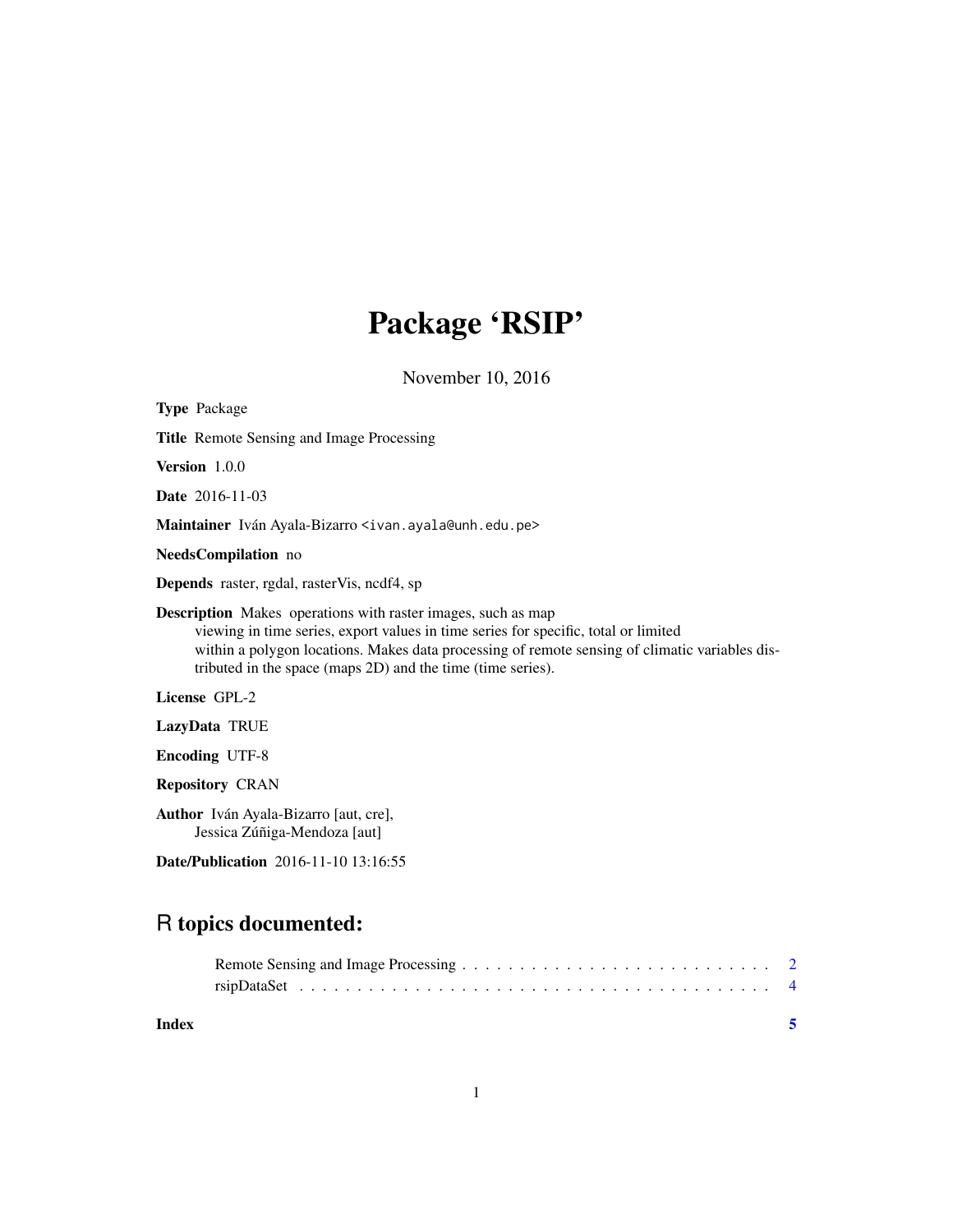<span id="page-1-0"></span>Remote Sensing and Image Processing *Remote Sensing and Image Processing*

#### Description

Operates with raster files (.tif extension).

maskfile: This function, cuts the raster from a polygon .shp and saves files to the same extent and area of proposed work.

exportValueGrid: Export all values of each cell (raster file) into a text format.

exportValuePoligon: Export values of each cell (raster) within a polygon.

exportValuePointShp: Export values of each cell from a .shp file. The .shp file are the type point locations, such as the locations of the weather stations.

exportValuePointsTxt: Export values of each cell from a .txt file.

plotAll: Plots raster files in chronological series.

trmmToTiff: Transforms the .nc4 file of the TRMM product (ftp://disc3.nascom.nasa.gov/data/s4pa/TRMM\_L3/TRMM\_3B into .tif (raster) formats with daily rainfall values.

#### Usage

```
maskFile(shp_poligon, nam="RSIP_", dimname=c(17,26))
exportValueGrid()
exportValuePoligon(shp_poligon)
exportValuePointShp(shp_station)
exportValuePointsTxt(txt_xy)
plotAll(dimplot = c(3,4), color = c("red", "yellow",'green3',"cyan", "blue"),
                    zlim=c(-10,2000), dimname=c(17,23))
```
trmmToTiff()

## Arguments

| shp_poligon | Name basin or polygon boundary. This data is shp extension                                                                 |
|-------------|----------------------------------------------------------------------------------------------------------------------------|
| shp_station | File name stations. This data is ship extension point type                                                                 |
| txt_xy      | data frame containing three columns, longitude, latitude and station name                                                  |
| nam         | optional to put the names of files saved .tif                                                                              |
| dimname     | Vector of two terms, initial and final to determine the length of the original<br>character in the name of the final file. |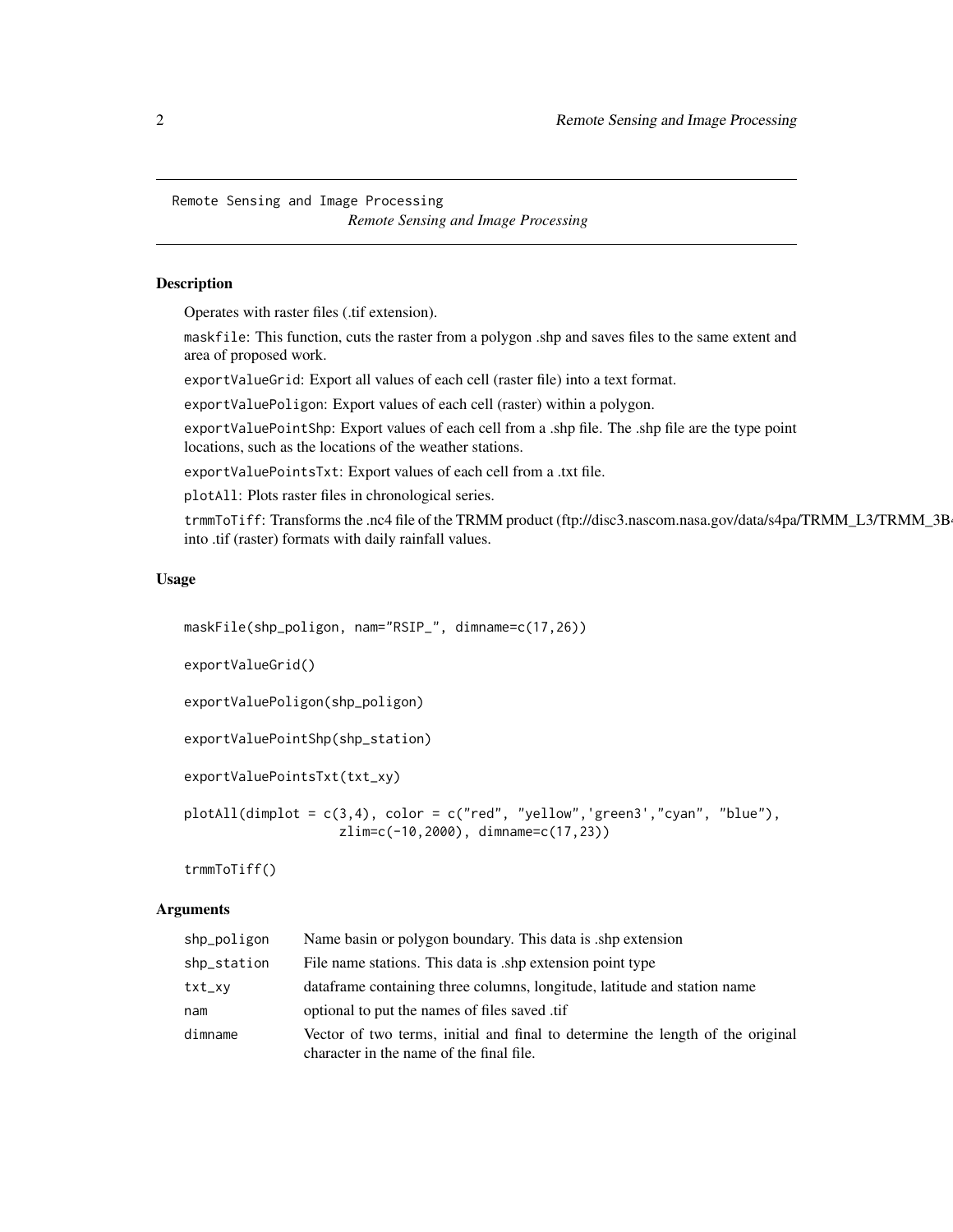| dimplot | Vector of two terms. It indicates the dimension or the organization of the final<br>files for plotting. |
|---------|---------------------------------------------------------------------------------------------------------|
| color   | Vector color for the representation of the cells in the plot files.                                     |
| zlim    | Vector of two terms. Indicate the minimum and maximum values of each cell in<br>the tif file.           |

## Details

The shp\_station file , is in the .shp extension. It is recommended that the first column of the attribute (also known as field .shp), the station name ("name") for labeling on export performance data is assigned.

The nam parameter can be changed to sort or distinguish ordered and/or files organized way..

The dimname is optional, must be checked before a few files to determine the final file names. It is assigned position number of the characters wrong, it can overwrite the tif files.

Input data: The .tif files, must be organized in a working folder, the files also limits basin (.shp format)

#### Value

The results are located within the same folder of files income. They are located in the working folder of R [getwd()].

# Note

Dependencies: the RSIP function, depend on the library raster, rasterVis, rgdal, ncdf4 and sp.

#### Author(s)

Iván Arturo Ayala Bizarro <ivan.ayala@unh.edu.pe>

Jessica Zúñiga Mendoza <zumeje@gmail.com>

#### Examples

```
## Not run:
   ## File location
   #setwd("C:/Users/abia/Desktop/DataRSIP")
   ## Mask.
   #shp_poligon <- 'AB_Limit_Mantaro' #To Assign the name poligon (cathment)
   #maskFile(shp_poligon, nam="RSIP_", dimname=c(17,26))
   ## Export value grid all.
   #exportValueGrid()
   ## Export value from poligon.
   #exportValuePoligon(shp_poligon)
   ## Export value from point .shp extension file
```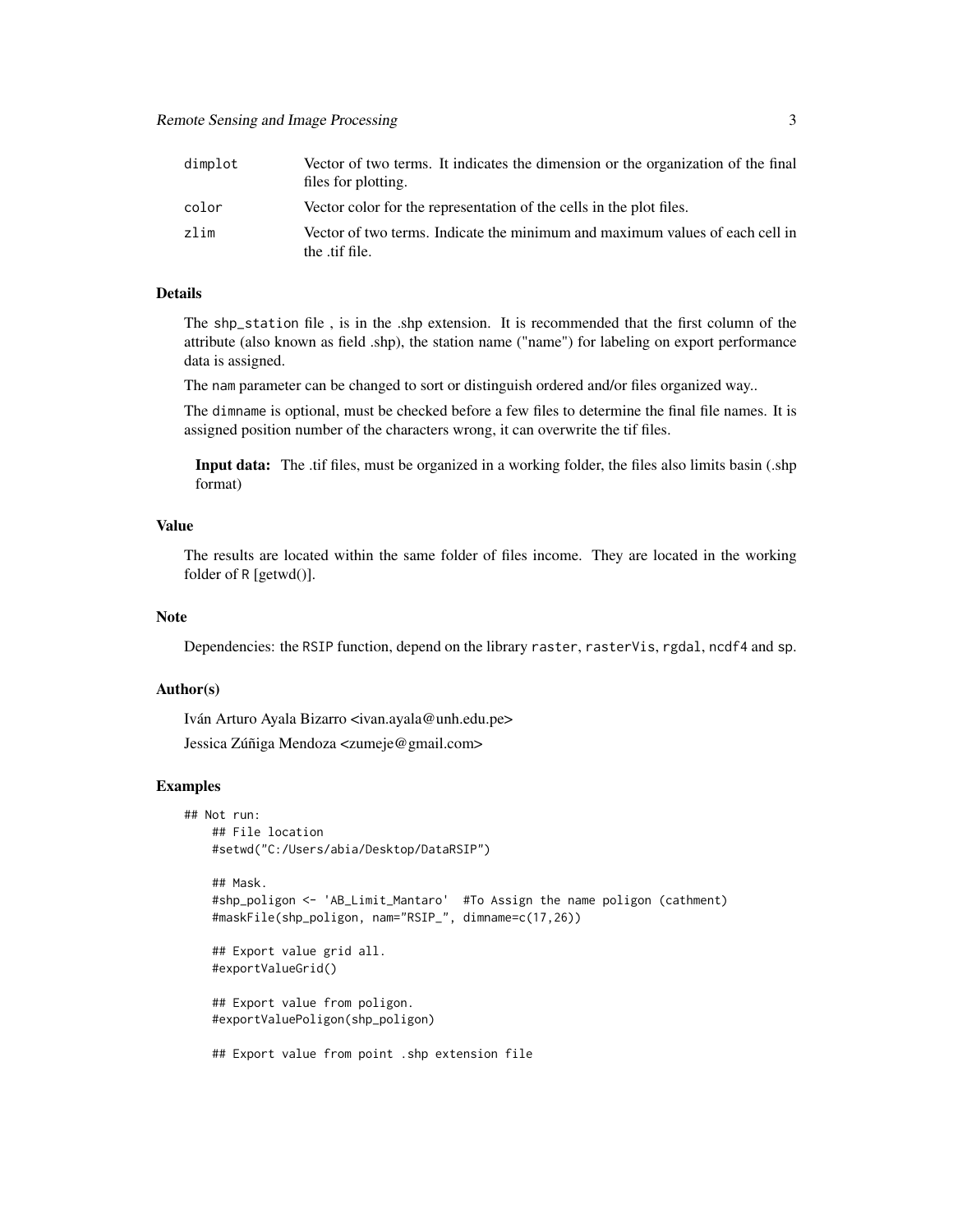## <span id="page-3-0"></span>4 rsipDataSet

```
#shp_station <-'AB_Station_Mantaro' #To Assign the name station
    #exportValuePointShp(shp_station)
    ## Export value from point .txt extension file (lon, lat, name)
    #txt_xy<-read.table('Data_station.txt', header=TRUE) #Read txt data
    data(Data_station)
    summary(Data_station)
    #exportValuePointsTxt(Data_station)
    ## Plot all tif file.
    #plotAll()
    ## 3B42 TRMM .nc4 files, processing to .tif files
    #trmmToTiff()
## End(**Not run**)
```
rsipDataSet *The data set for illustratrating the functions of the RSIP package*

#### Description

The data are the locations of the weather stations with names.

#### Usage

data(Data\_station)

#### Format

PData\_station dataframe with:

Lon longitude in degrees

Lat latitude in degrees

Name Weather Stations names.

#### Author(s)

Iván Arturo Ayala Bizarro <ivan.ayala@unh.edu.pe> Jessica Zúñiga Mendoza <zumeje@gmail.com>

#### Examples

```
data(Data_station)
names(Data_station)
summary(Data_station)
```